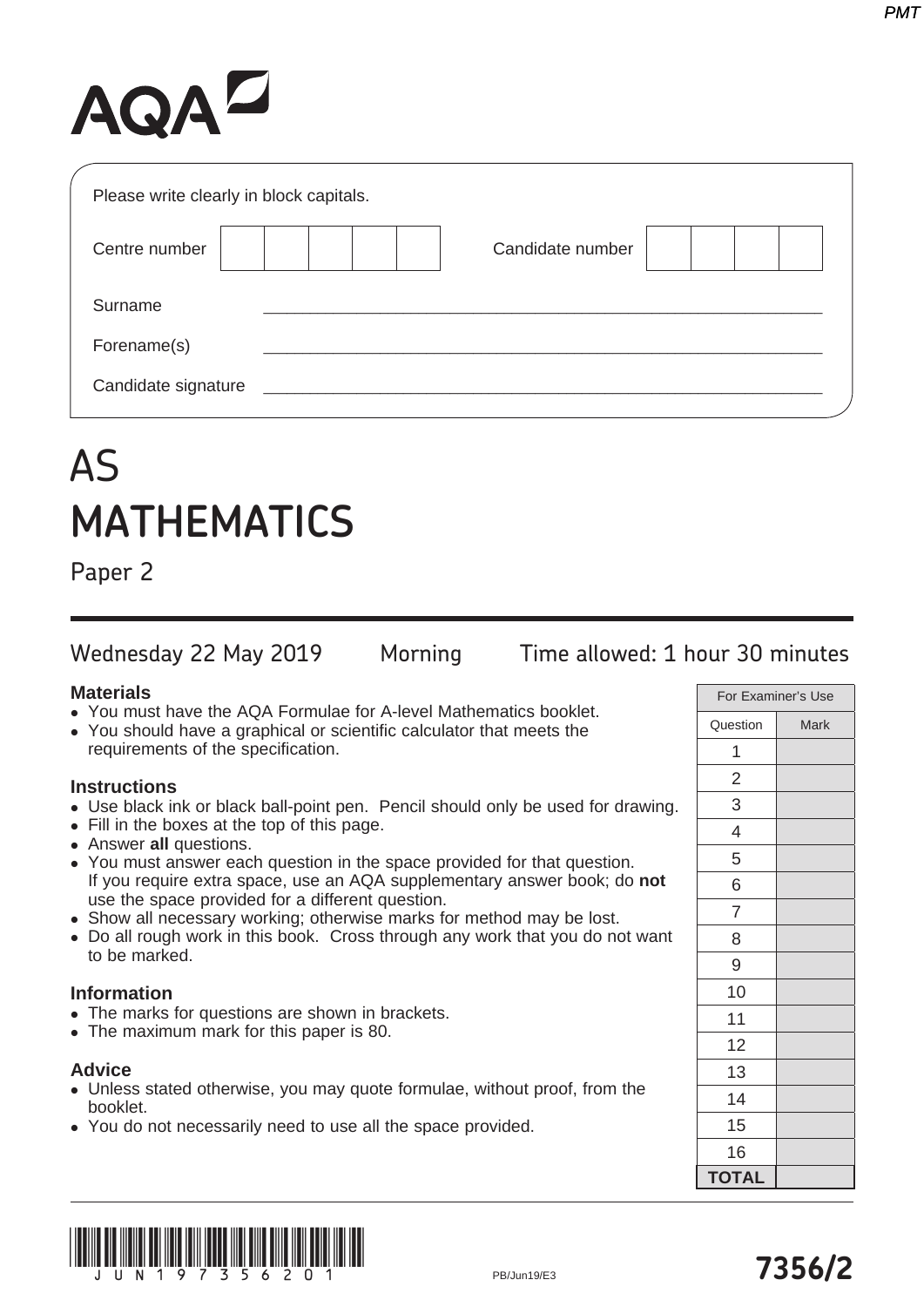box



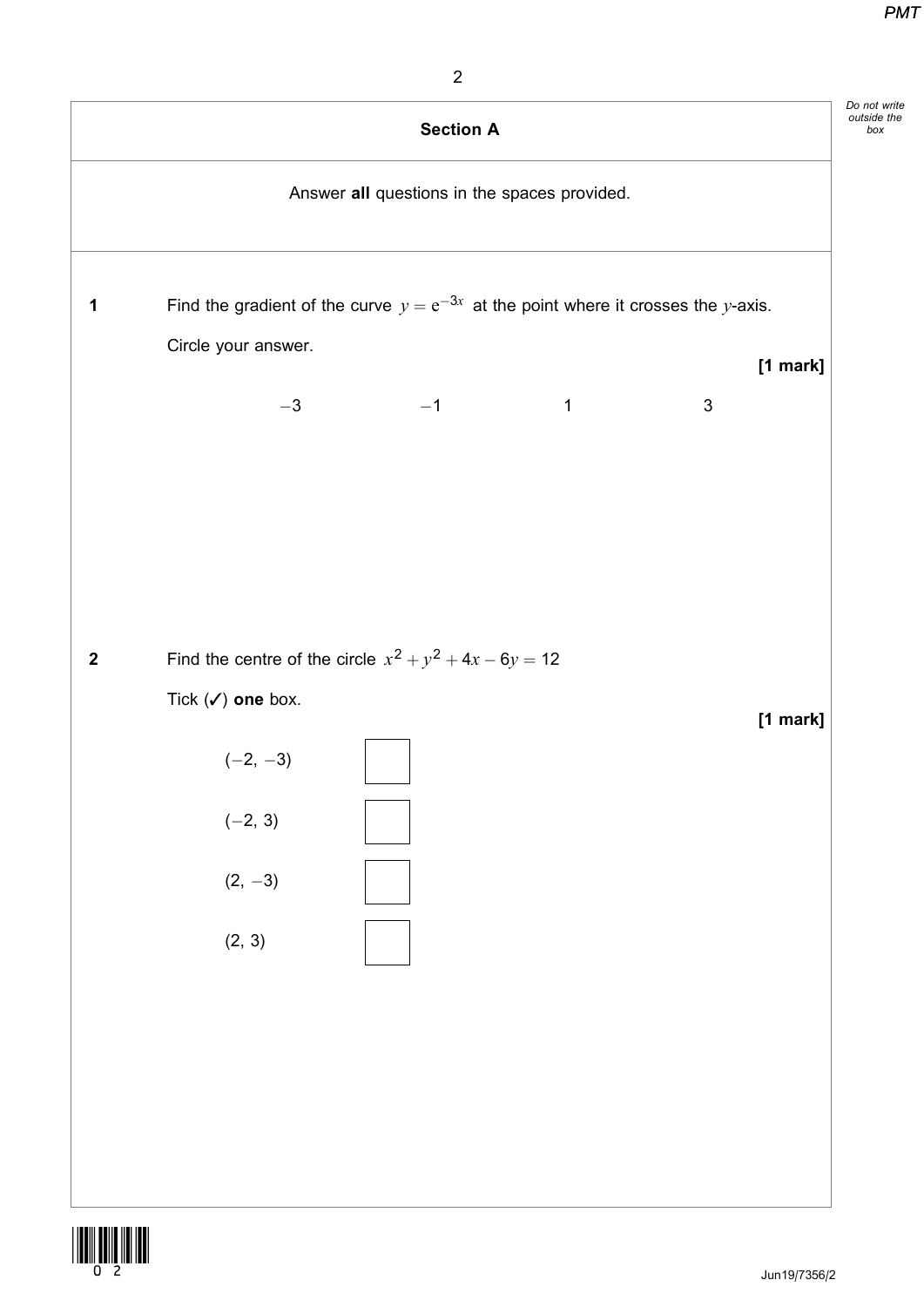| $\mathbf{3}$ | It is given that $\sin \theta = -0.1$ and $180^{\circ} < \theta < 270^{\circ}$         | Do not write<br>outside the<br>box |
|--------------|----------------------------------------------------------------------------------------|------------------------------------|
|              | Find the exact value of $\cos \theta$                                                  |                                    |
|              | [2 marks]                                                                              |                                    |
|              |                                                                                        |                                    |
|              |                                                                                        |                                    |
|              |                                                                                        |                                    |
|              |                                                                                        |                                    |
|              |                                                                                        |                                    |
|              |                                                                                        |                                    |
|              |                                                                                        |                                    |
| 4            | Show that, for $x > 0$                                                                 |                                    |
|              | $\log_{10} \frac{x^4}{100} + \log_{10} 9x - \log_{10} x^3 \equiv 2(-1 + \log_{10} 3x)$ |                                    |
|              | [4 marks]                                                                              |                                    |
|              |                                                                                        |                                    |
|              |                                                                                        |                                    |
|              |                                                                                        |                                    |
|              |                                                                                        |                                    |
|              |                                                                                        |                                    |
|              |                                                                                        |                                    |
|              |                                                                                        |                                    |
|              |                                                                                        |                                    |
|              |                                                                                        |                                    |
|              |                                                                                        |                                    |
|              |                                                                                        |                                    |
|              |                                                                                        |                                    |
|              |                                                                                        |                                    |
|              | Turn over for the next question                                                        |                                    |
|              | Turn over ▶                                                                            |                                    |

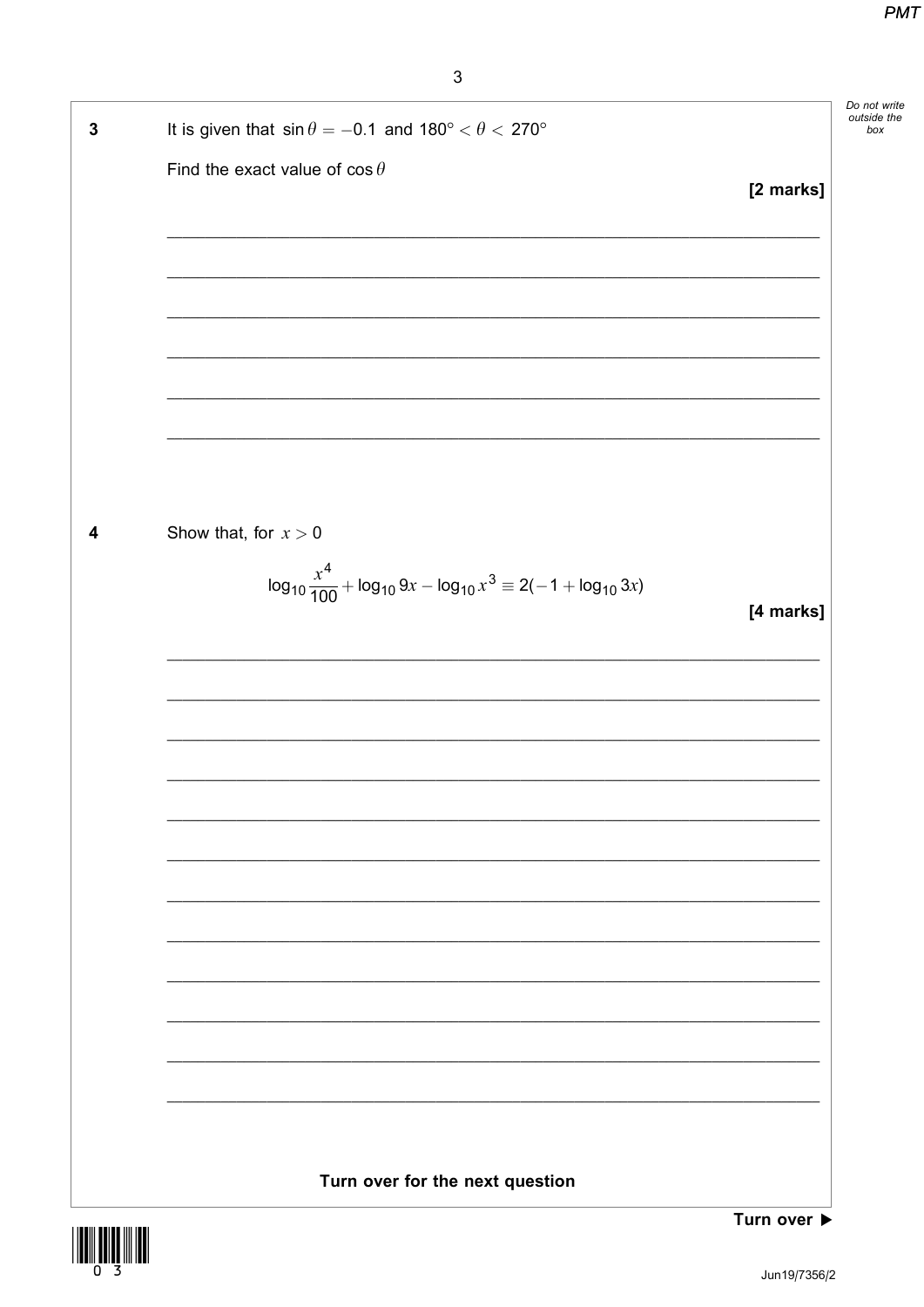

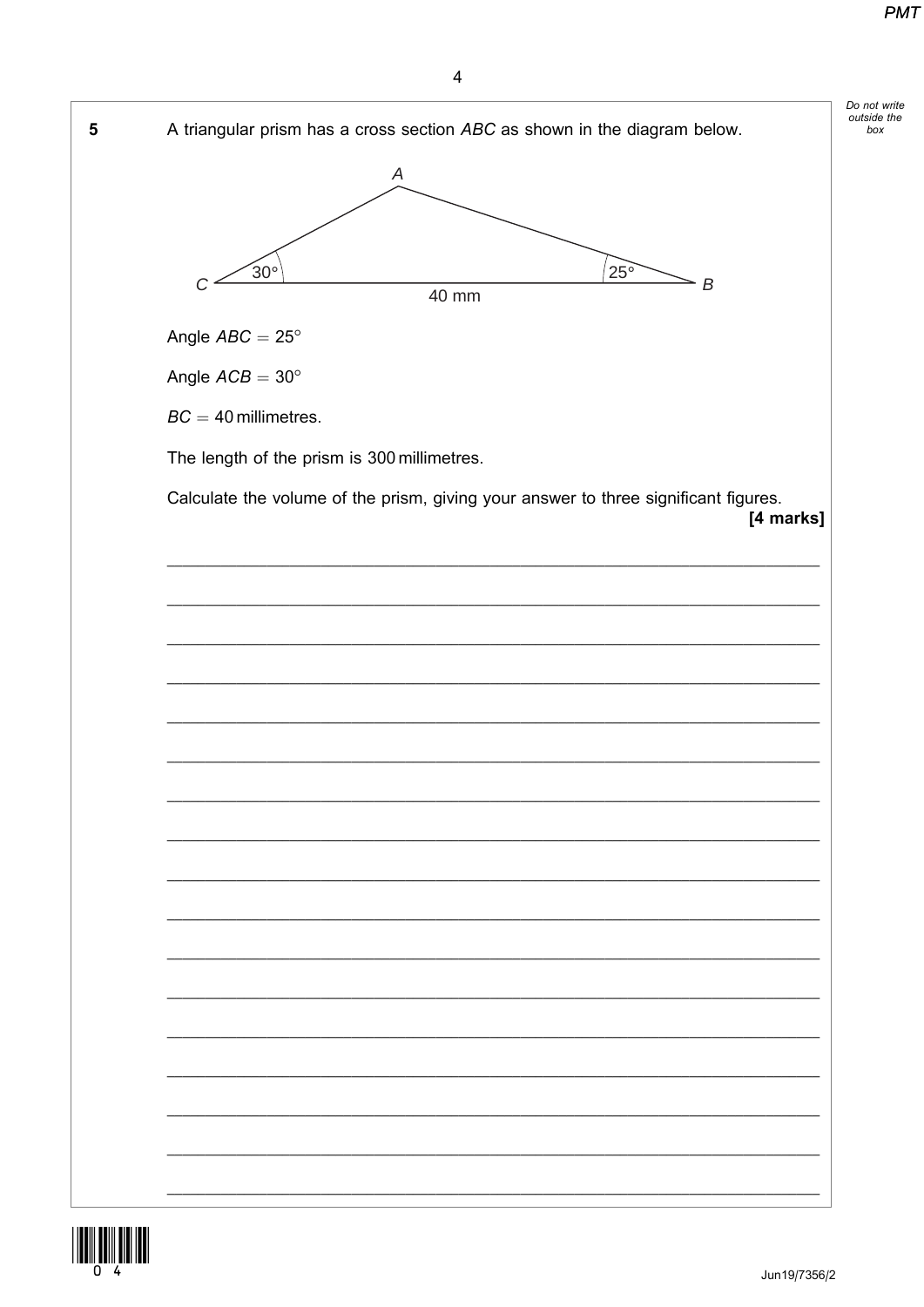box



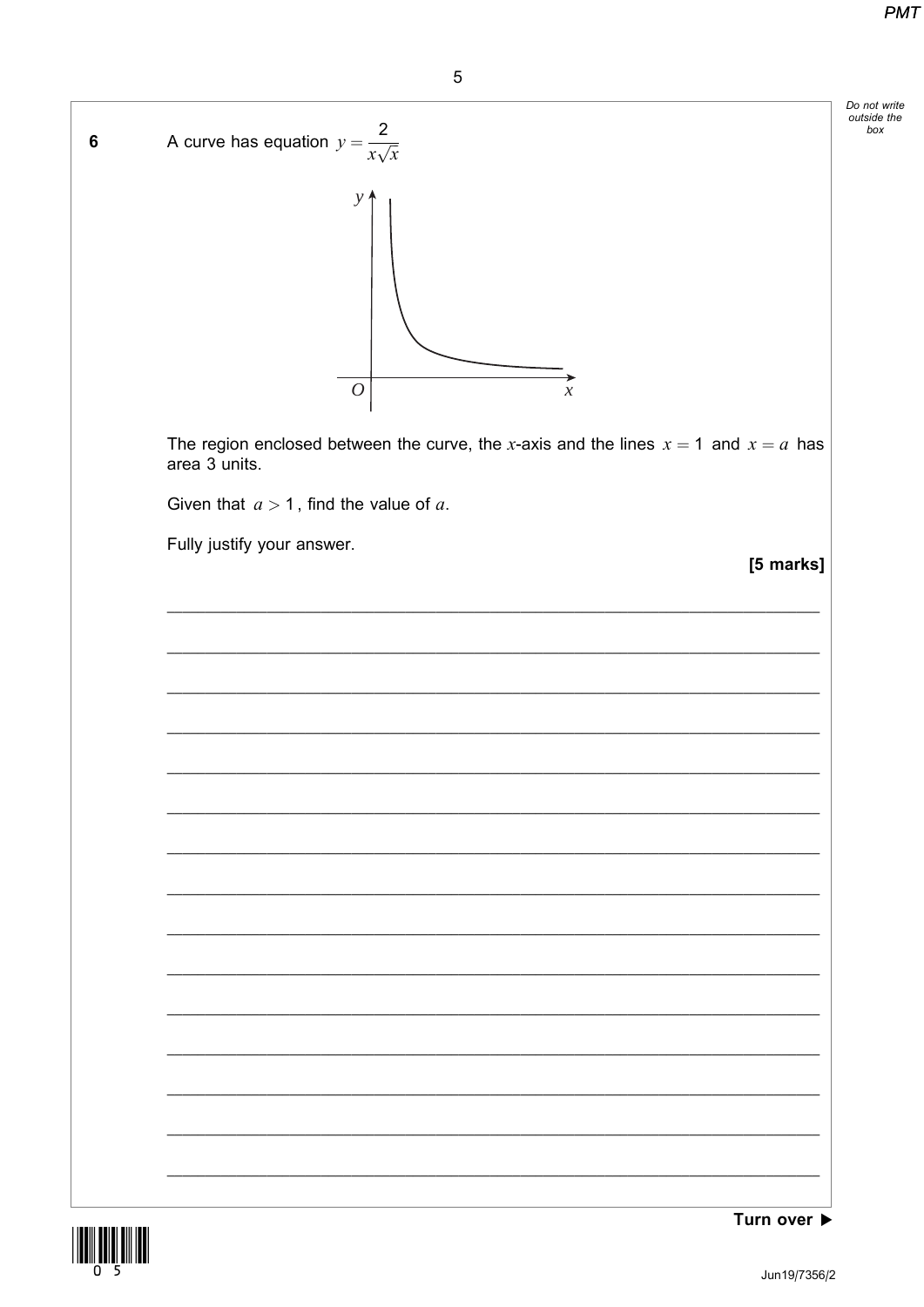|   |                                                                      |           | Do not write       |
|---|----------------------------------------------------------------------|-----------|--------------------|
| 7 | The points $A(a, 3)$ and $B(10, 6)$ lie on a circle.                 |           | outside the<br>box |
|   | $AB$ is a diameter of the circle and passes through the point (2, 4) |           |                    |
|   | The circle has equation                                              |           |                    |
|   | $(x-c)^2 + (y-d)^2 = e$                                              |           |                    |
|   | where $c, d$ and $e$ are rational numbers.                           |           |                    |
|   | Find the values of $a, c, d$ and $e$ .                               |           |                    |
|   |                                                                      | [6 marks] |                    |
|   |                                                                      |           |                    |
|   |                                                                      |           |                    |
|   |                                                                      |           |                    |
|   |                                                                      |           |                    |
|   |                                                                      |           |                    |
|   |                                                                      |           |                    |
|   |                                                                      |           |                    |
|   |                                                                      |           |                    |
|   |                                                                      |           |                    |
|   |                                                                      |           |                    |
|   |                                                                      |           |                    |
|   |                                                                      |           |                    |
|   |                                                                      |           |                    |
|   |                                                                      |           |                    |
|   |                                                                      |           |                    |
|   |                                                                      |           |                    |
|   |                                                                      |           |                    |
|   |                                                                      |           |                    |
|   |                                                                      |           |                    |
|   |                                                                      |           |                    |
|   |                                                                      |           |                    |

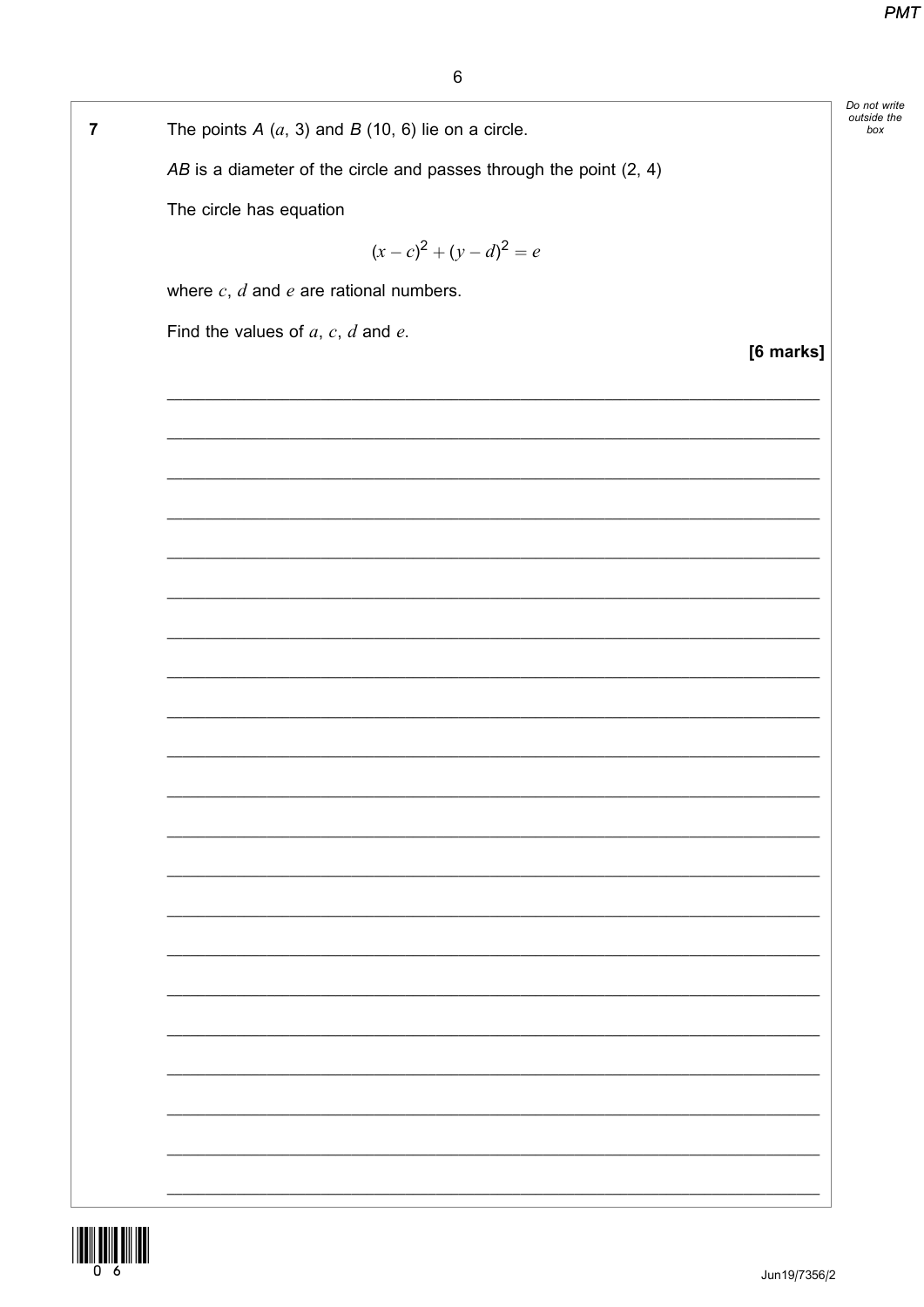Do not write<br>outside the<br>box

 $\overline{7}$ 

Turn over for the next question



Turn over  $\blacktriangleright$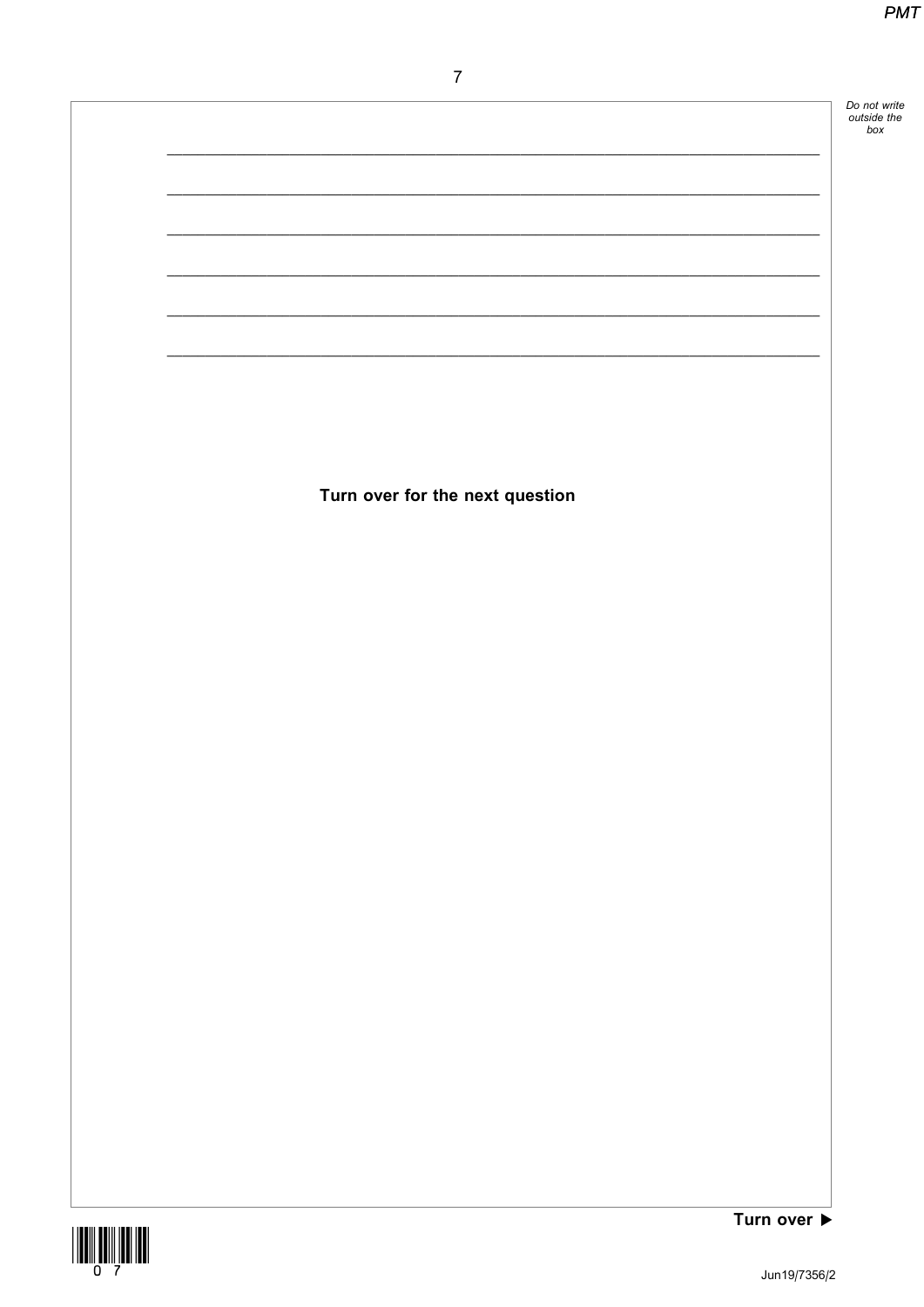Do not write<br>outside the

 $box$ 

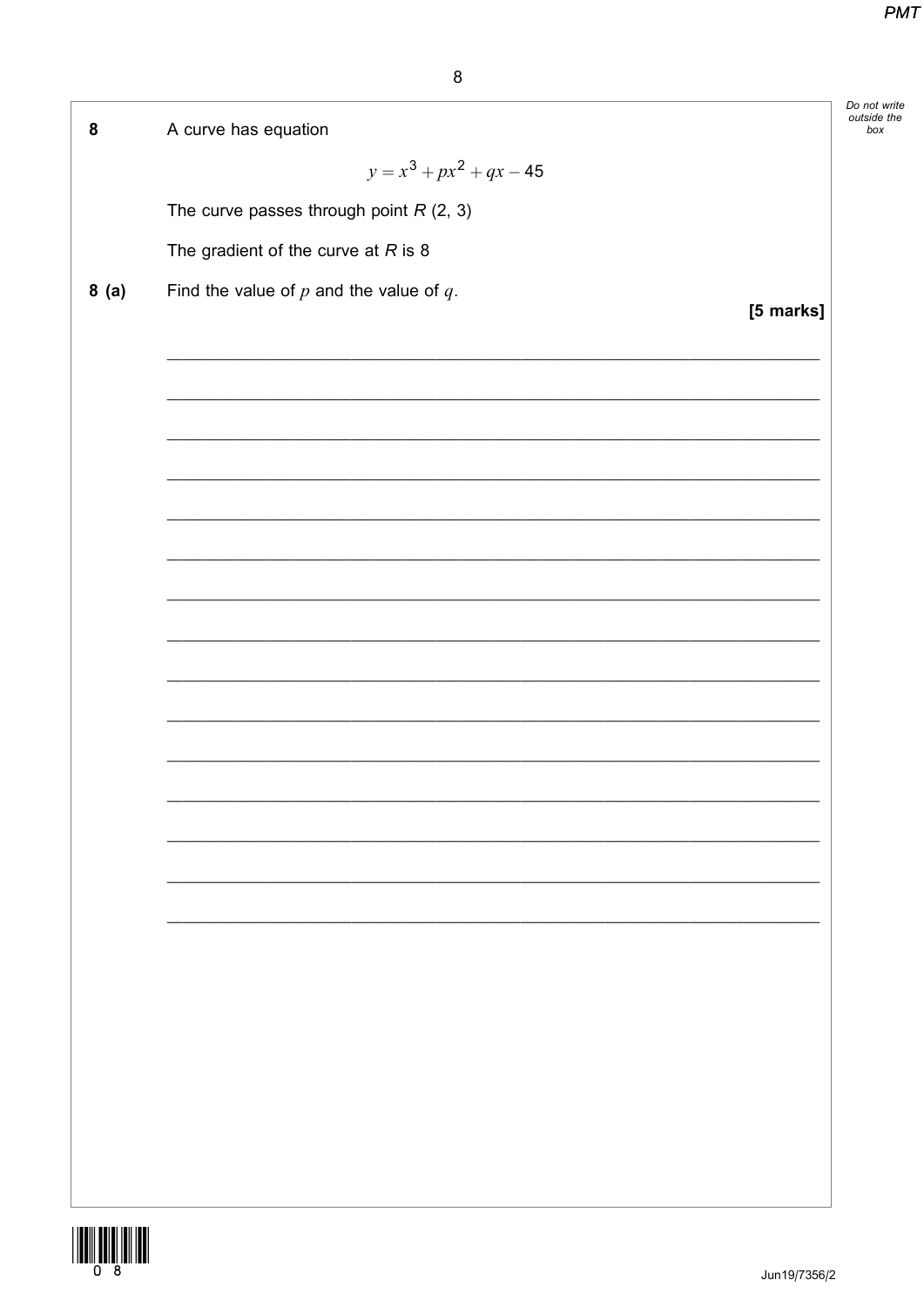|       | Calculate the area enclosed between the normal to the curve at $R$ and the coordinate |           |
|-------|---------------------------------------------------------------------------------------|-----------|
| axes. |                                                                                       |           |
|       |                                                                                       | [5 marks] |
|       |                                                                                       |           |
|       |                                                                                       |           |
|       |                                                                                       |           |
|       |                                                                                       |           |
|       |                                                                                       |           |
|       |                                                                                       |           |
|       |                                                                                       |           |
|       |                                                                                       |           |
|       |                                                                                       |           |
|       |                                                                                       |           |
|       |                                                                                       |           |
|       |                                                                                       |           |
|       |                                                                                       |           |
|       |                                                                                       |           |
|       |                                                                                       |           |
|       |                                                                                       |           |
|       |                                                                                       |           |
|       |                                                                                       |           |
|       |                                                                                       |           |
|       |                                                                                       |           |
|       |                                                                                       |           |
|       |                                                                                       |           |
|       |                                                                                       |           |
|       |                                                                                       |           |
|       |                                                                                       |           |
|       |                                                                                       |           |
|       |                                                                                       |           |
|       |                                                                                       |           |
|       |                                                                                       |           |
|       |                                                                                       |           |
|       |                                                                                       |           |
|       |                                                                                       |           |
|       |                                                                                       |           |
|       |                                                                                       |           |

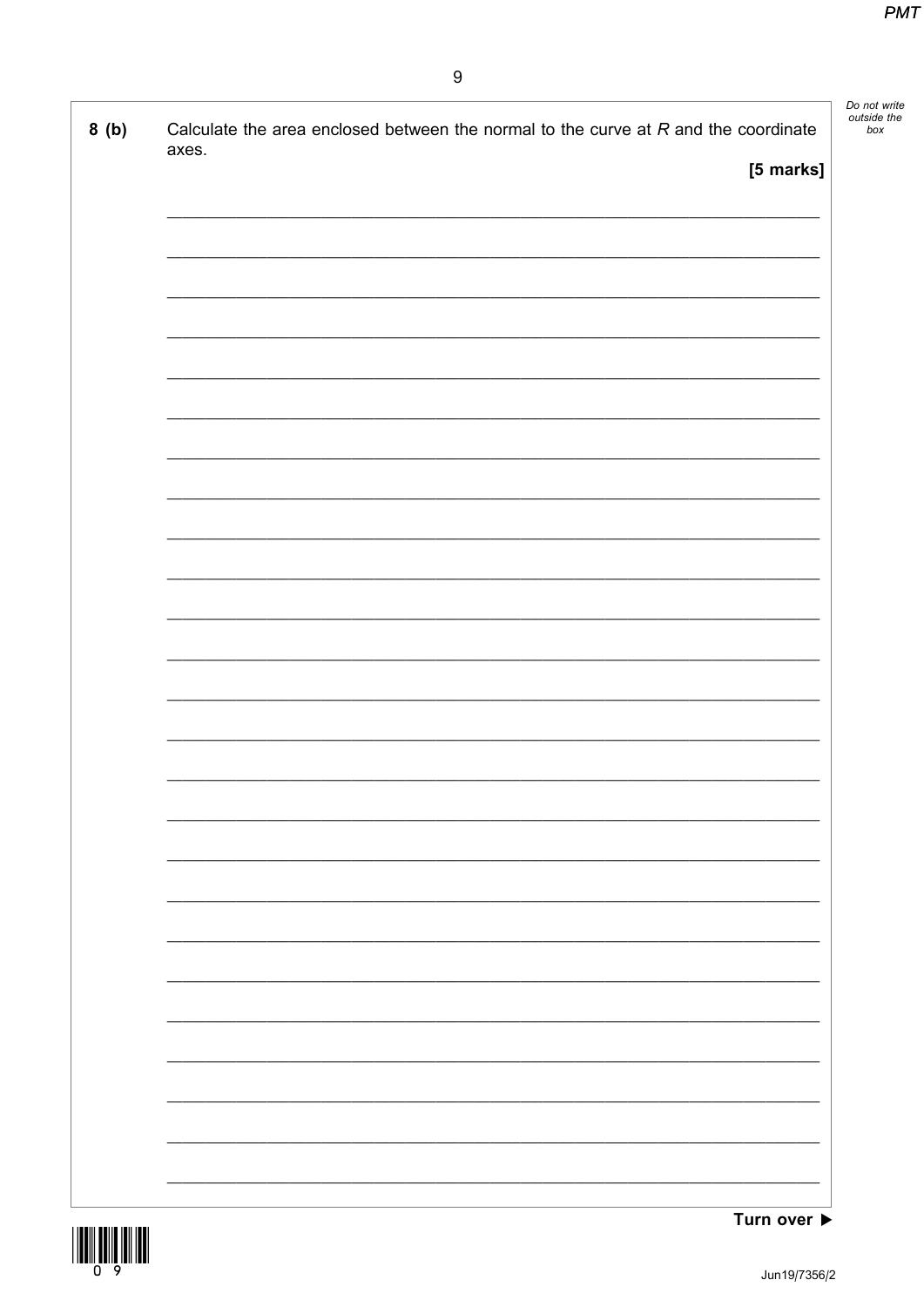|                  |                                                        | Do not write<br>outside the |
|------------------|--------------------------------------------------------|-----------------------------|
| $\boldsymbol{9}$ | A curve C has equation $y = f(x)$ where                |                             |
|                  | $f(x) = (x - 2)(x - 3)^2$                              |                             |
| 9(a)             | Find the exact coordinates of the turning points of C. |                             |
|                  | Determine the nature of each turning point.            |                             |
|                  | Fully justify your answer.                             |                             |
|                  |                                                        | [8 marks]                   |
|                  |                                                        |                             |
|                  |                                                        |                             |
|                  |                                                        |                             |
|                  |                                                        |                             |
|                  |                                                        |                             |
|                  |                                                        |                             |
|                  |                                                        |                             |
|                  |                                                        |                             |
|                  |                                                        |                             |
|                  |                                                        |                             |
|                  |                                                        |                             |
|                  |                                                        |                             |
|                  |                                                        |                             |
|                  |                                                        |                             |
|                  |                                                        |                             |
|                  |                                                        |                             |
|                  |                                                        |                             |
|                  |                                                        |                             |
|                  |                                                        |                             |
|                  |                                                        |                             |
|                  |                                                        |                             |
|                  |                                                        |                             |
|                  |                                                        |                             |
|                  |                                                        |                             |
|                  |                                                        |                             |
|                  |                                                        |                             |
|                  |                                                        |                             |

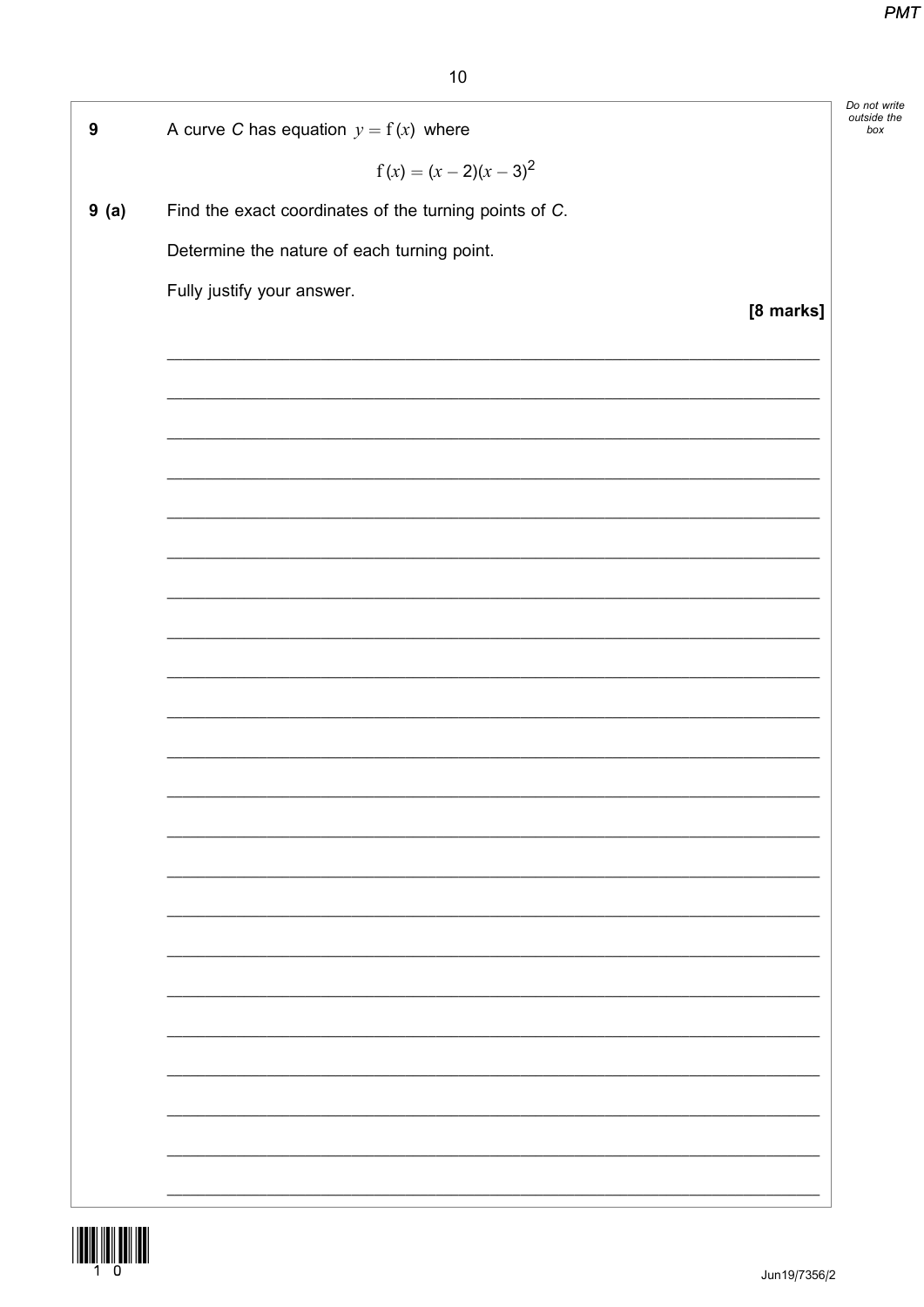|      |                                                          | Do not write<br>outside the<br>box |
|------|----------------------------------------------------------|------------------------------------|
|      |                                                          |                                    |
|      |                                                          |                                    |
|      |                                                          |                                    |
|      |                                                          |                                    |
|      |                                                          |                                    |
|      |                                                          |                                    |
|      |                                                          |                                    |
|      |                                                          |                                    |
|      |                                                          |                                    |
| 9(b) | State the coordinates of the turning points of the curve |                                    |
|      | $y = f(x + 1) - 4$<br>[2 marks]                          |                                    |
|      |                                                          |                                    |
|      |                                                          |                                    |
|      |                                                          |                                    |
|      |                                                          |                                    |
|      |                                                          |                                    |
|      |                                                          |                                    |
|      |                                                          |                                    |
|      |                                                          |                                    |
|      |                                                          |                                    |
|      |                                                          |                                    |
|      | Turn over for the next question                          |                                    |
|      |                                                          |                                    |
|      |                                                          |                                    |
|      |                                                          |                                    |
|      |                                                          |                                    |
|      |                                                          |                                    |
|      |                                                          |                                    |
|      | Turn over $\blacktriangleright$                          |                                    |

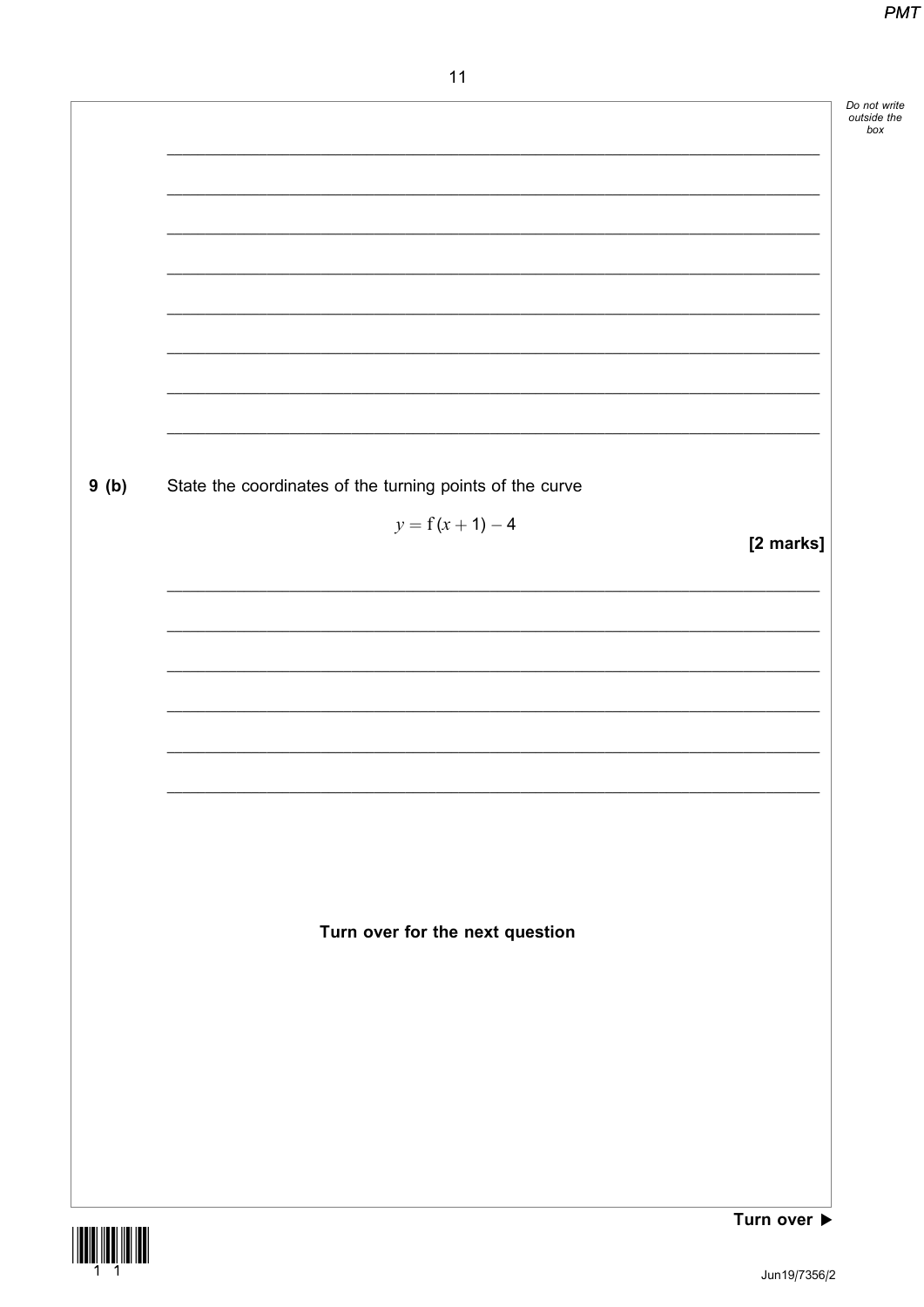|        |           | As part of an experiment, Zena puts a bucket of hot water outside on a day when the<br>outside temperature is 0°C.    |                 |    |           |
|--------|-----------|-----------------------------------------------------------------------------------------------------------------------|-----------------|----|-----------|
|        |           | She measures the temperature of the water after 10 minutes and after 20 minutes.<br>Her results are shown below.      |                 |    |           |
|        |           | Time (minutes)                                                                                                        | 10 <sup>°</sup> | 20 |           |
|        |           | <b>Temperature (degrees Celsius)</b>                                                                                  | 30              | 12 |           |
|        |           | Zena models the relationship between $\theta$ , the temperature of the water in °C, and t,<br>the time in minutes, by |                 |    |           |
|        |           | $\theta = A \times 10^{-kt}$                                                                                          |                 |    |           |
|        |           | where $A$ and $k$ are constants.                                                                                      |                 |    |           |
| 10(a)  |           | Using $t = 0$ , explain how the value of A relates to the experiment.                                                 |                 |    | [1 mark]  |
|        |           |                                                                                                                       |                 |    |           |
|        |           |                                                                                                                       |                 |    |           |
|        |           |                                                                                                                       |                 |    |           |
|        |           |                                                                                                                       |                 |    |           |
| 10 (b) | Show that |                                                                                                                       |                 |    |           |
|        |           | $\log_{10} \theta = \log_{10} A - kt$                                                                                 |                 |    | [1 mark]  |
|        |           |                                                                                                                       |                 |    |           |
|        |           |                                                                                                                       |                 |    |           |
|        |           |                                                                                                                       |                 |    |           |
|        |           |                                                                                                                       |                 |    |           |
|        |           |                                                                                                                       |                 |    |           |
|        |           |                                                                                                                       |                 |    |           |
| 10(c)  |           | Using Zena's results, calculate the values of $A$ and $k$ .                                                           |                 |    |           |
|        |           |                                                                                                                       |                 |    | [4 marks] |
|        |           |                                                                                                                       |                 |    |           |
|        |           |                                                                                                                       |                 |    |           |
|        |           |                                                                                                                       |                 |    |           |

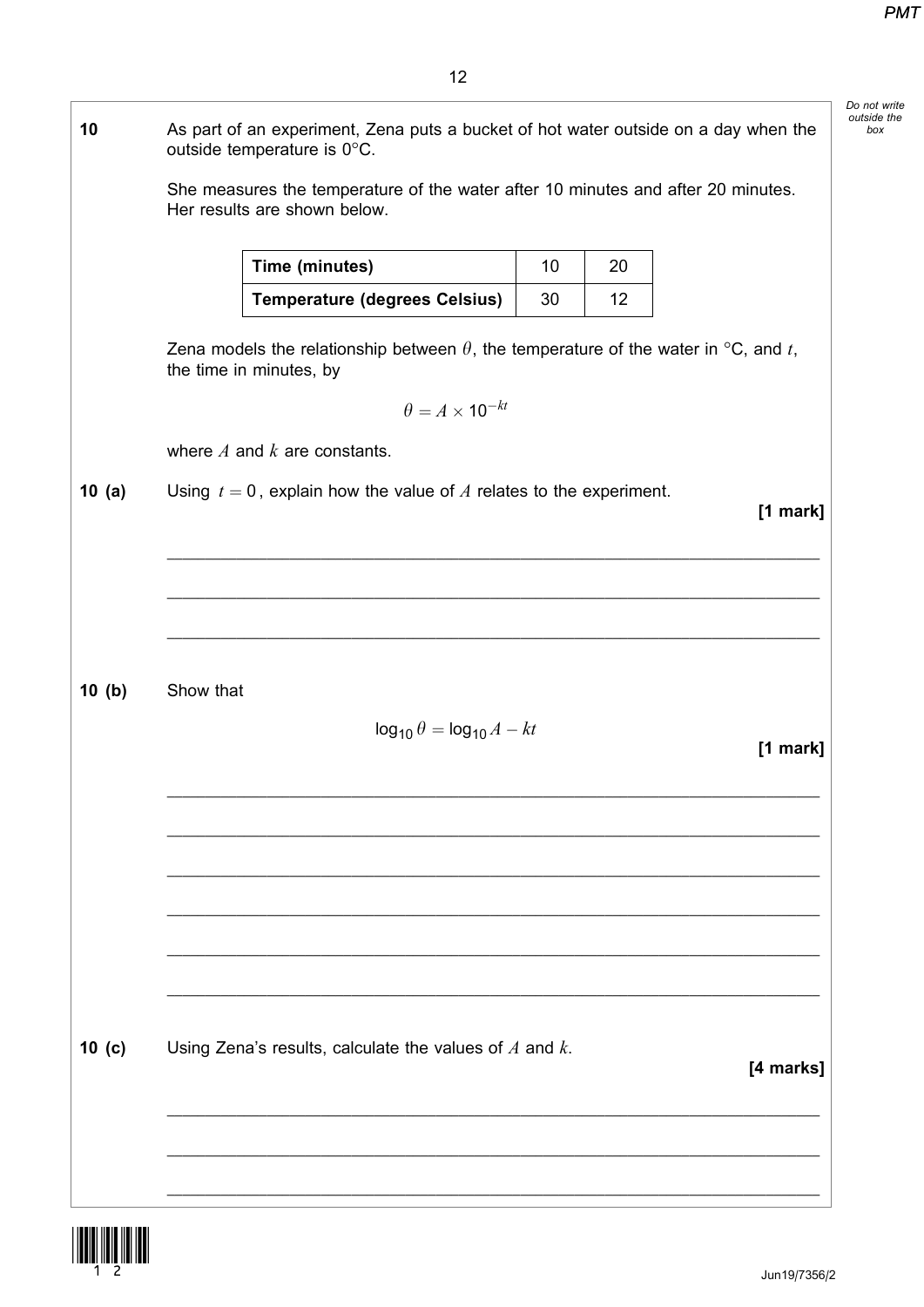|       |                                                                                                                                                         | Do not write<br>outside the |
|-------|---------------------------------------------------------------------------------------------------------------------------------------------------------|-----------------------------|
|       |                                                                                                                                                         |                             |
|       |                                                                                                                                                         |                             |
|       |                                                                                                                                                         |                             |
|       |                                                                                                                                                         |                             |
|       |                                                                                                                                                         |                             |
| 10(d) | Zena states that the temperature of the water will be less than $1^{\circ}$ C after 45 minutes.<br>Determine whether the model supports this statement. |                             |
|       | [3 marks]                                                                                                                                               |                             |
|       |                                                                                                                                                         |                             |
|       |                                                                                                                                                         |                             |
|       |                                                                                                                                                         |                             |
|       | <u> 1989 - Johann Harry Harry Harry Harry Harry Harry Harry Harry Harry Harry Harry Harry Harry Harry Harry Harry</u>                                   |                             |
|       |                                                                                                                                                         |                             |
| 10(e) | Explain why Zena's model is unlikely to accurately give the value of $\theta$ after<br>45 minutes.                                                      |                             |
|       | [1 mark]<br><u> 1989 - Johann Stoff, amerikansk politiker (d. 1989)</u>                                                                                 |                             |
|       |                                                                                                                                                         |                             |
|       |                                                                                                                                                         |                             |



Turn over  $\blacktriangleright$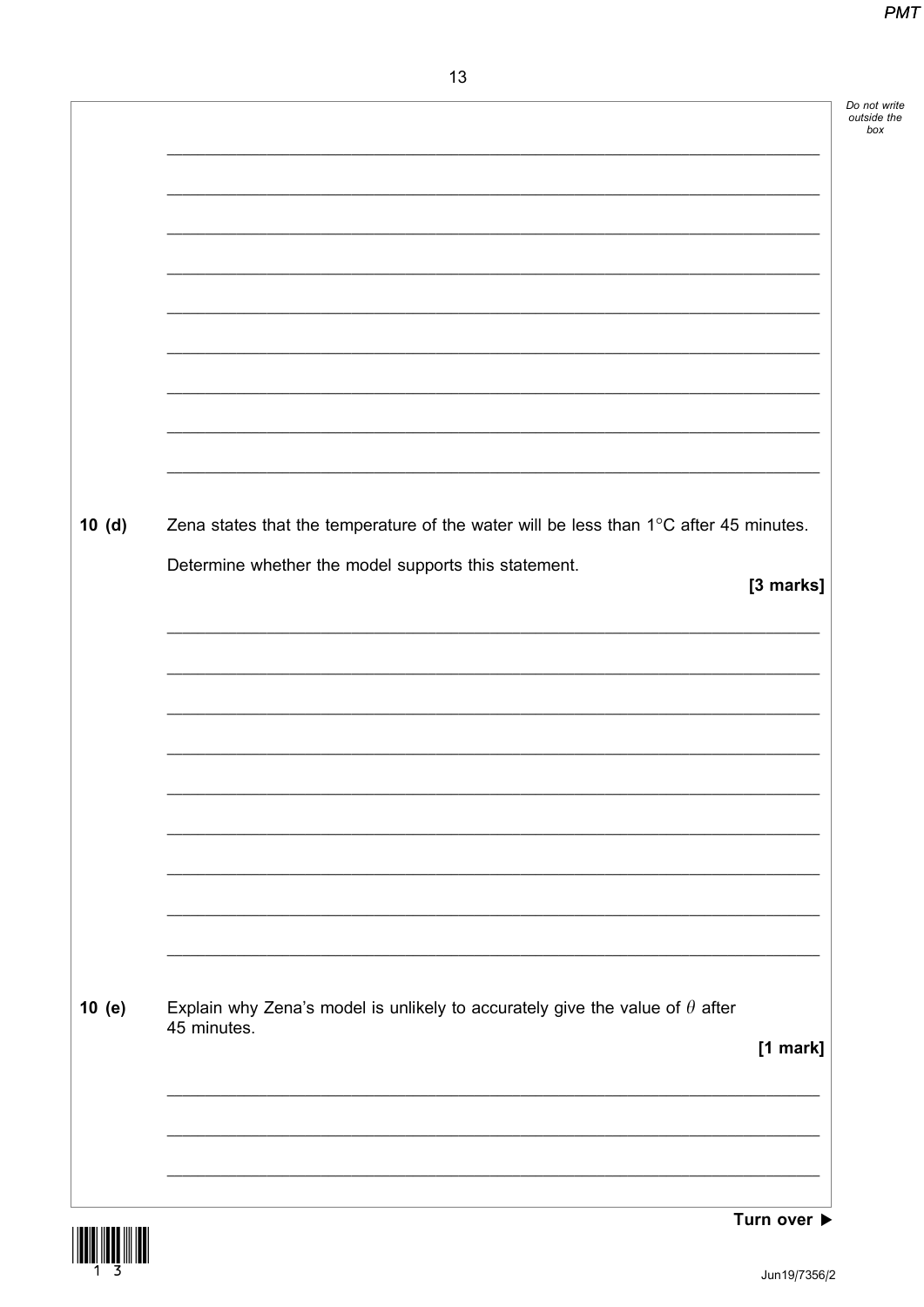| Answer all questions in the spaces provided.<br>11<br>A survey is undertaken to find out the most popular political party in London.<br>The first 1100 available people from London are surveyed.<br>Identify the name of this type of sampling.<br>Circle your answer.<br>simple random<br>stratified<br>opportunity<br>quota<br>12<br>Manny is studying the price and number of pages of a random sample of books.<br>He calculates the value of the product moment correlation coefficient between the<br>price and number of pages in each book as 1.05<br>Which of the following best describes the value 1.05?<br>Tick $(\checkmark)$ one box.<br>definitely correct<br>probably correct<br>probably incorrect | $[1$ mark]<br>$[1$ mark]<br>definitely incorrect | <b>Section B</b> |  |
|----------------------------------------------------------------------------------------------------------------------------------------------------------------------------------------------------------------------------------------------------------------------------------------------------------------------------------------------------------------------------------------------------------------------------------------------------------------------------------------------------------------------------------------------------------------------------------------------------------------------------------------------------------------------------------------------------------------------|--------------------------------------------------|------------------|--|
|                                                                                                                                                                                                                                                                                                                                                                                                                                                                                                                                                                                                                                                                                                                      |                                                  |                  |  |
|                                                                                                                                                                                                                                                                                                                                                                                                                                                                                                                                                                                                                                                                                                                      |                                                  |                  |  |
|                                                                                                                                                                                                                                                                                                                                                                                                                                                                                                                                                                                                                                                                                                                      |                                                  |                  |  |
|                                                                                                                                                                                                                                                                                                                                                                                                                                                                                                                                                                                                                                                                                                                      |                                                  |                  |  |
|                                                                                                                                                                                                                                                                                                                                                                                                                                                                                                                                                                                                                                                                                                                      |                                                  |                  |  |
|                                                                                                                                                                                                                                                                                                                                                                                                                                                                                                                                                                                                                                                                                                                      |                                                  |                  |  |
|                                                                                                                                                                                                                                                                                                                                                                                                                                                                                                                                                                                                                                                                                                                      |                                                  |                  |  |
|                                                                                                                                                                                                                                                                                                                                                                                                                                                                                                                                                                                                                                                                                                                      |                                                  |                  |  |
|                                                                                                                                                                                                                                                                                                                                                                                                                                                                                                                                                                                                                                                                                                                      |                                                  |                  |  |
|                                                                                                                                                                                                                                                                                                                                                                                                                                                                                                                                                                                                                                                                                                                      |                                                  |                  |  |

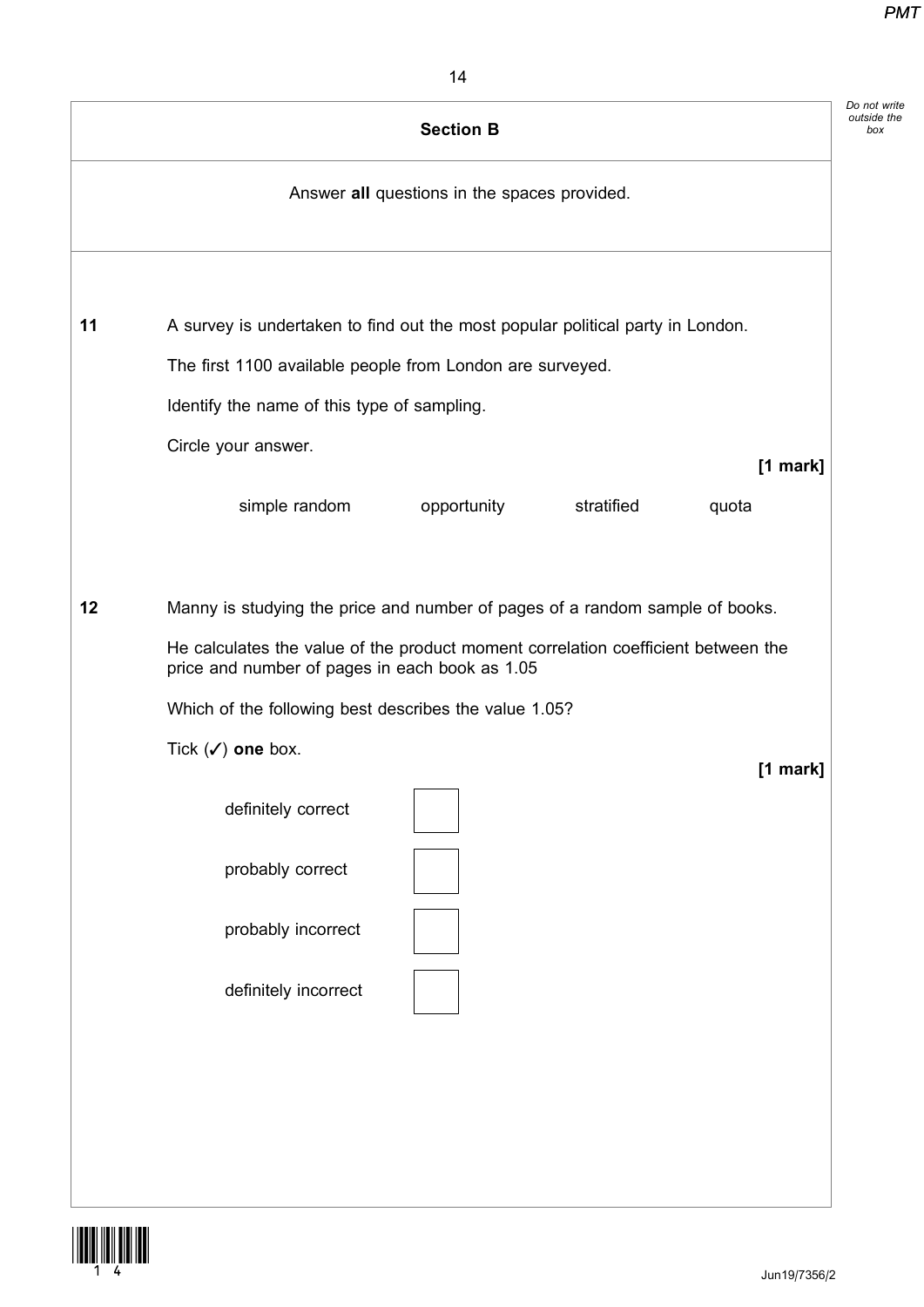

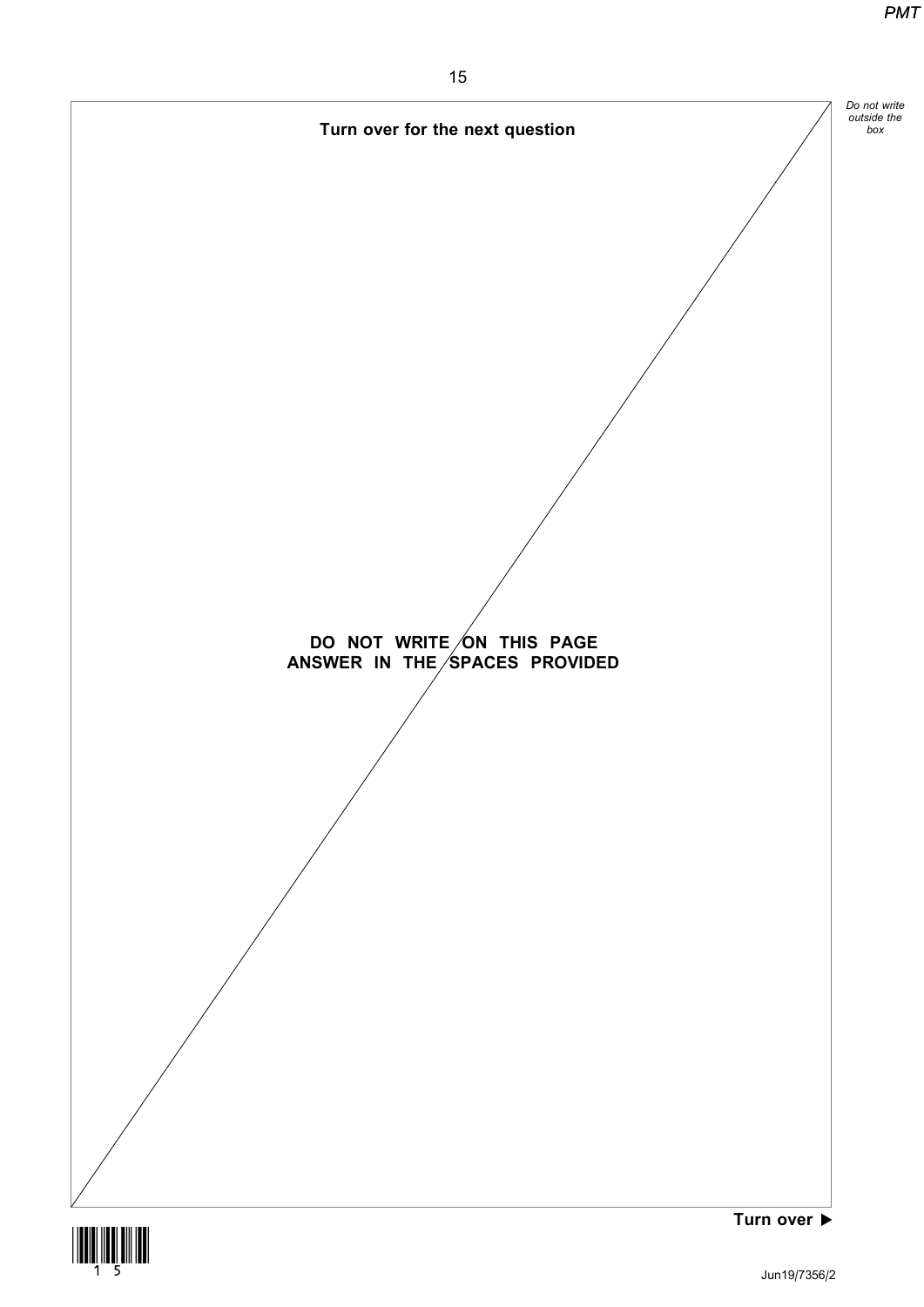| 13                | Denzel wants to buy a car with a propulsion type other than petrol or diesel.                                                   |    |    |    |    |    |    |    |           |
|-------------------|---------------------------------------------------------------------------------------------------------------------------------|----|----|----|----|----|----|----|-----------|
|                   | He takes a sample, from the Large Data Set, of the $CO2$ emissions, in g/km, of cars<br>with one particular propulsion type.    |    |    |    |    |    |    |    |           |
|                   | The sample is as follows                                                                                                        |    |    |    |    |    |    |    |           |
|                   | 82                                                                                                                              | 13 | 96 | 49 | 96 | 92 | 70 | 81 |           |
| 13(a)             | Using your knowledge of the Large Data Set, state which propulsion type this sample<br>is for, giving a reason for your answer. |    |    |    |    |    |    |    | [2 marks] |
|                   |                                                                                                                                 |    |    |    |    |    |    |    |           |
|                   |                                                                                                                                 |    |    |    |    |    |    |    |           |
| 13(b)             | Calculate the mean of the sample.                                                                                               |    |    |    |    |    |    |    | [1 mark]  |
|                   |                                                                                                                                 |    |    |    |    |    |    |    |           |
| 13 <sub>(c)</sub> | Calculate the standard deviation of the sample.                                                                                 |    |    |    |    |    |    |    | [1 mark]  |
|                   |                                                                                                                                 |    |    |    |    |    |    |    |           |
|                   |                                                                                                                                 |    |    |    |    |    |    |    |           |
|                   |                                                                                                                                 |    |    |    |    |    |    |    |           |
|                   |                                                                                                                                 |    |    |    |    |    |    |    |           |
|                   |                                                                                                                                 |    |    |    |    |    |    |    |           |

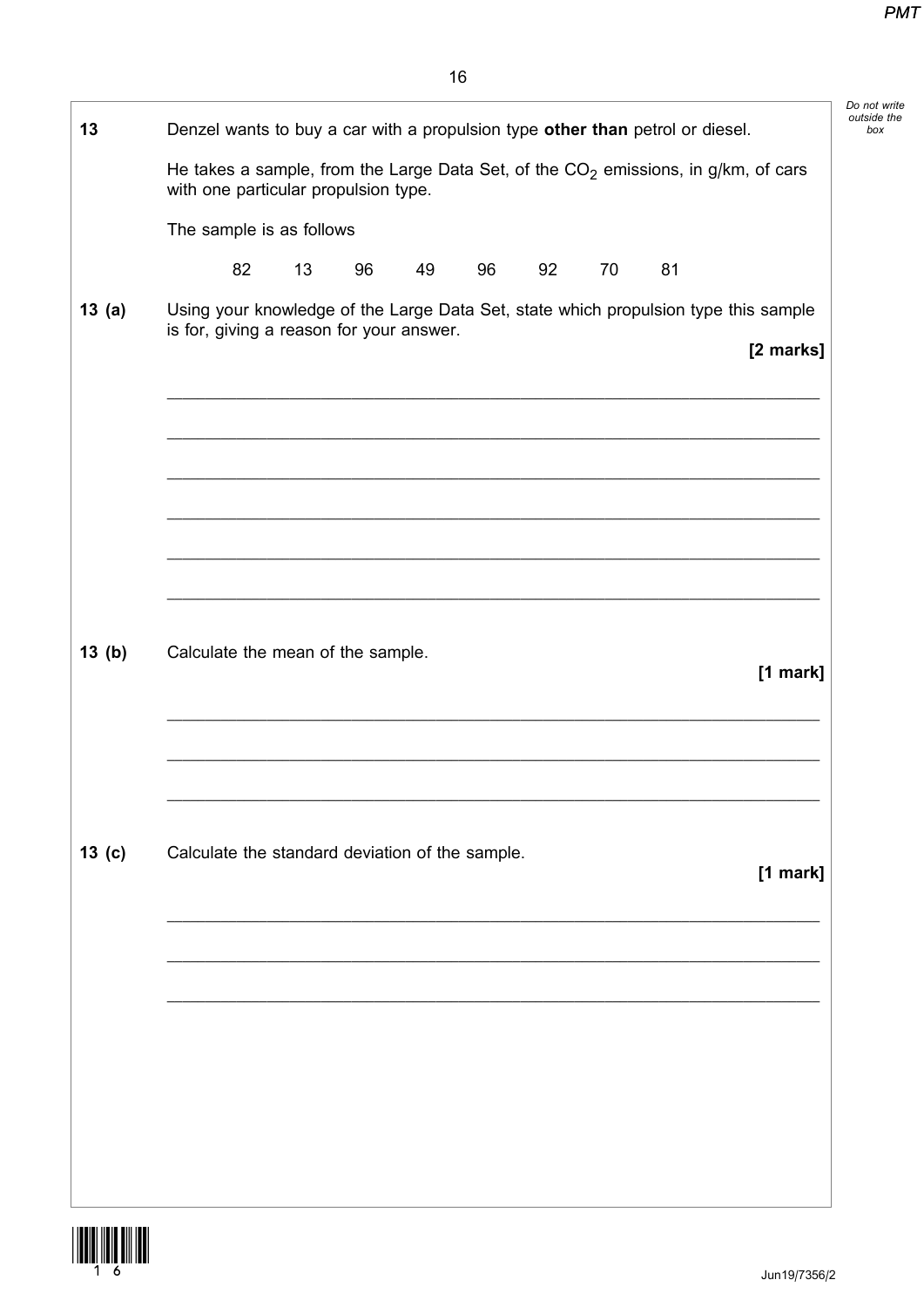|                   |                                                                                                           | Do not write<br>outside the |
|-------------------|-----------------------------------------------------------------------------------------------------------|-----------------------------|
| 13 <sub>(d)</sub> | Denzel claims that the value 13 is an outlier.                                                            |                             |
| 13 (d) (i)        | Any value more than 2 standard deviations from the mean can be regarded as an<br>outlier.                 |                             |
|                   | Verify that Denzel's claim is correct.                                                                    |                             |
|                   | [1 mark]                                                                                                  |                             |
|                   |                                                                                                           |                             |
|                   |                                                                                                           |                             |
|                   |                                                                                                           |                             |
|                   |                                                                                                           |                             |
|                   |                                                                                                           |                             |
|                   |                                                                                                           |                             |
|                   |                                                                                                           |                             |
| 13 (d) (ii)       | State what effect, if any, removing the value 13 from the sample would have on the<br>standard deviation. |                             |
|                   | [1 mark]                                                                                                  |                             |
|                   |                                                                                                           |                             |
|                   |                                                                                                           |                             |
|                   |                                                                                                           |                             |
|                   |                                                                                                           |                             |
|                   |                                                                                                           |                             |
|                   |                                                                                                           |                             |
|                   | Turn over for the next question                                                                           |                             |
|                   |                                                                                                           |                             |
|                   |                                                                                                           |                             |
|                   |                                                                                                           |                             |
|                   |                                                                                                           |                             |
|                   |                                                                                                           |                             |
|                   |                                                                                                           |                             |
|                   |                                                                                                           |                             |
|                   |                                                                                                           |                             |
|                   |                                                                                                           |                             |
|                   | $T_{\text{I}}$                                                                                            |                             |

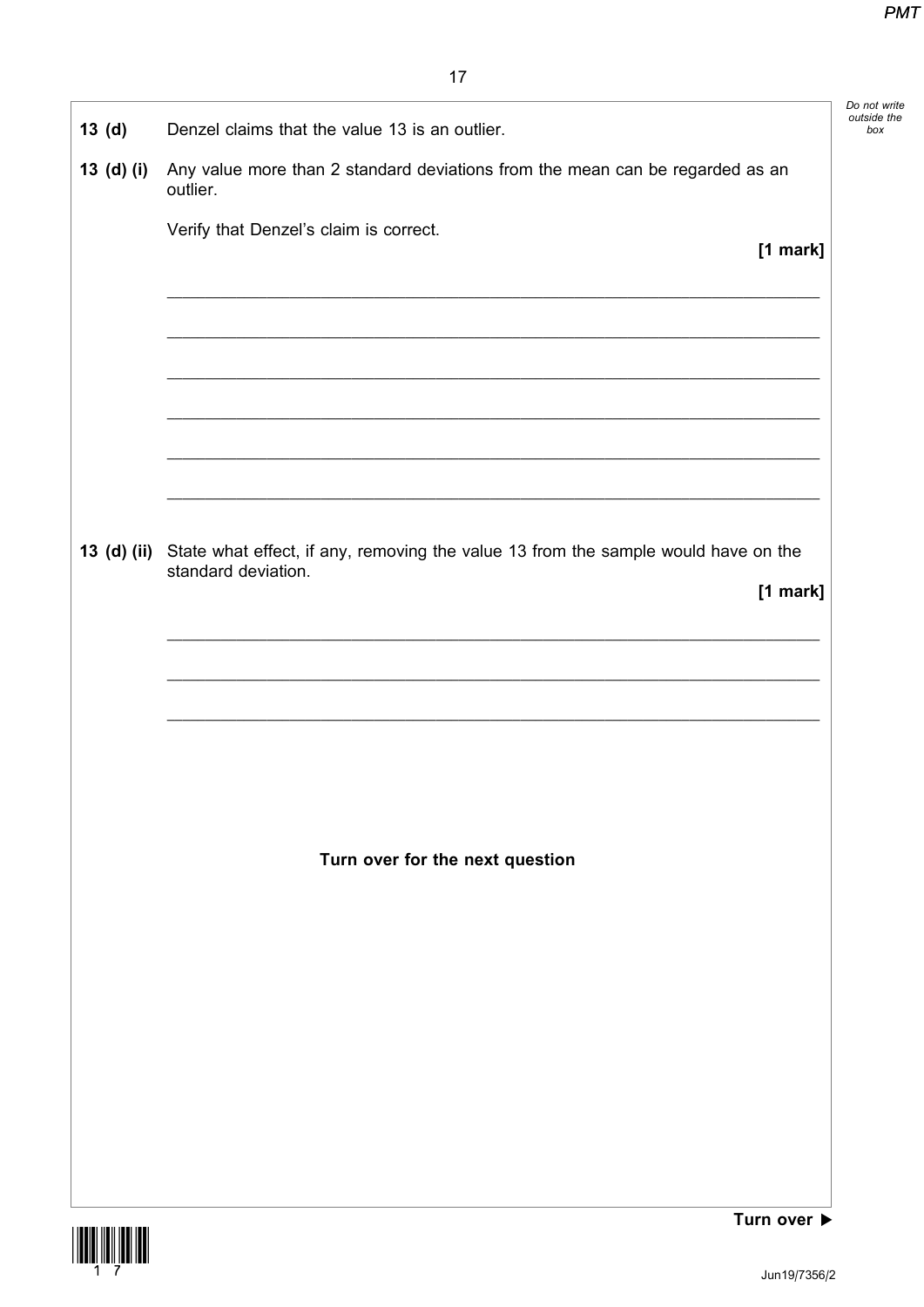Do not write<br>outside the<br>box

| 14    | A probability distribution is given by       |           |
|-------|----------------------------------------------|-----------|
|       | $P(X = x) = c(4 - x)$ , for $x = 0, 1, 2, 3$ |           |
|       | where $c$ is a constant.                     |           |
| 14(a) | Show that $c = \frac{1}{10}$                 |           |
|       |                                              | [2 marks] |
|       |                                              |           |
|       |                                              |           |
|       |                                              |           |
|       |                                              |           |
|       |                                              |           |
|       |                                              |           |
| 14(b) | Calculate $P(X \ge 1)$                       |           |
|       |                                              | [2 marks] |
|       |                                              |           |
|       |                                              |           |
|       |                                              |           |
|       |                                              |           |
|       |                                              |           |
|       |                                              |           |
|       |                                              |           |
|       |                                              |           |
|       |                                              |           |
|       |                                              |           |
|       |                                              |           |
|       |                                              |           |
|       |                                              |           |
|       |                                              |           |

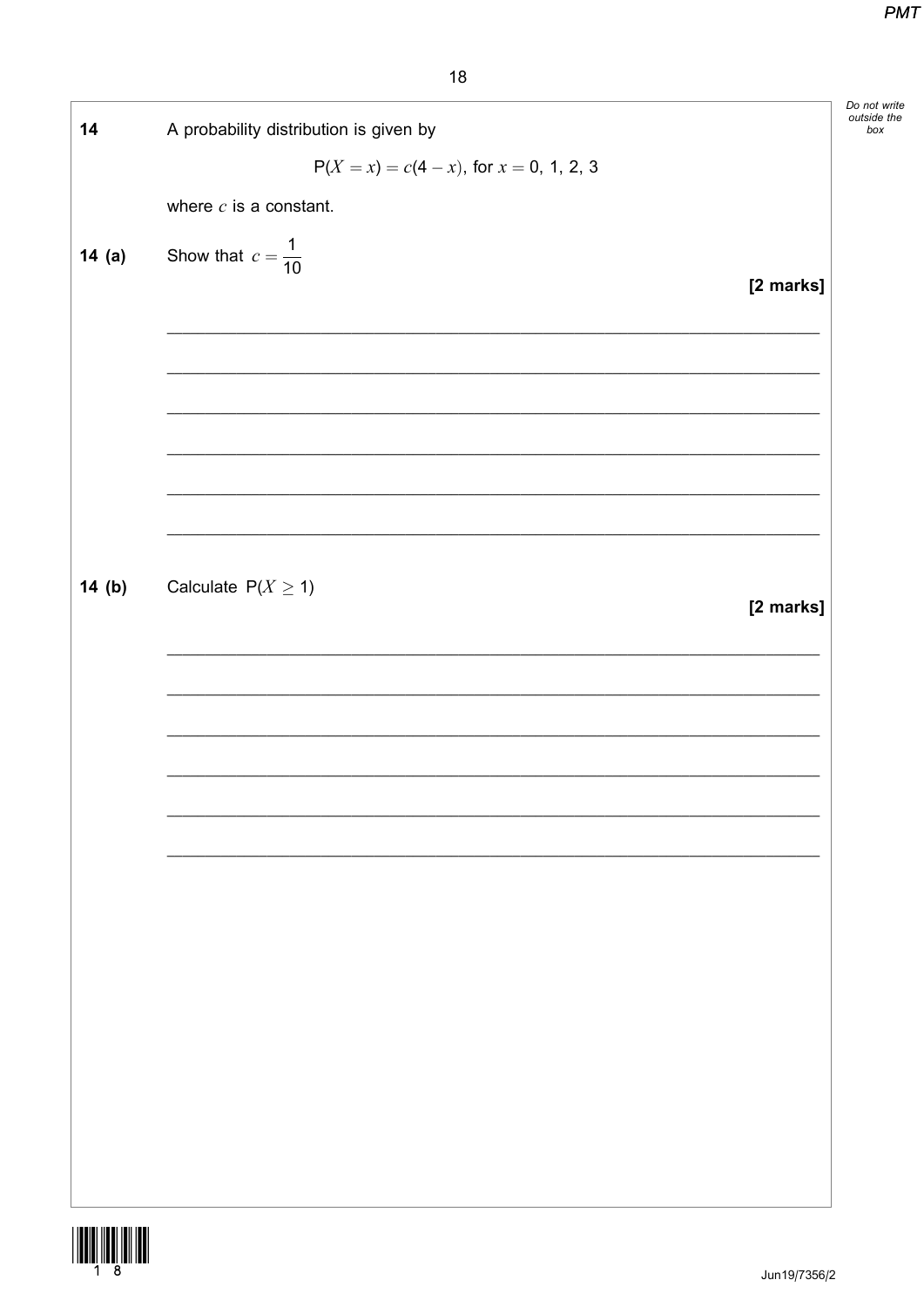| 15         | Two independent events, $A$ and $B$ , are such that                                                                  |
|------------|----------------------------------------------------------------------------------------------------------------------|
|            | $P(A) = 0.2$                                                                                                         |
|            | $P(A \cup B) = 0.8$                                                                                                  |
| 15 (a) (i) | Find $P(B)$                                                                                                          |
|            | [4 marks]                                                                                                            |
|            |                                                                                                                      |
|            |                                                                                                                      |
|            |                                                                                                                      |
|            |                                                                                                                      |
|            |                                                                                                                      |
|            |                                                                                                                      |
|            |                                                                                                                      |
|            |                                                                                                                      |
|            |                                                                                                                      |
|            |                                                                                                                      |
|            |                                                                                                                      |
|            |                                                                                                                      |
|            |                                                                                                                      |
|            |                                                                                                                      |
|            | <b>15 (a) (ii)</b> Find $P(A \cap B)$                                                                                |
|            | $[1$ mark]                                                                                                           |
|            |                                                                                                                      |
|            |                                                                                                                      |
|            |                                                                                                                      |
|            |                                                                                                                      |
| 15(b)      | State, with a reason, whether or not the events $A$ and $B$ are mutually exclusive.                                  |
|            | $[1$ mark]                                                                                                           |
|            | <u> 1989 - Johann John Harry Harry Harry Harry Harry Harry Harry Harry Harry Harry Harry Harry Harry Harry Harry</u> |
|            |                                                                                                                      |
|            |                                                                                                                      |
|            |                                                                                                                      |
|            |                                                                                                                      |

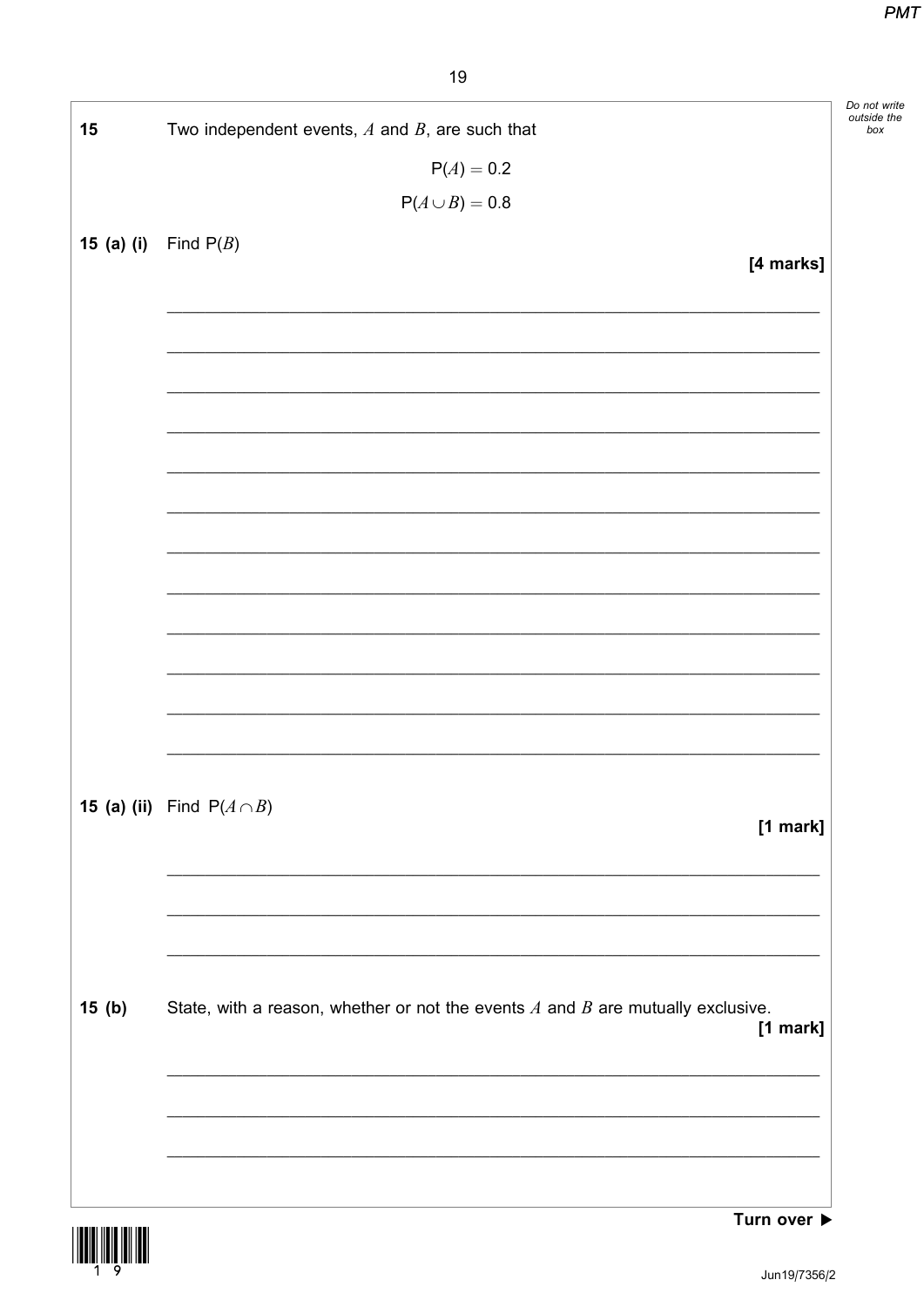| Andrea is the manager of a company which makes mobile phone chargers.<br>16              |           |
|------------------------------------------------------------------------------------------|-----------|
| In the past, she had found that 12% of all chargers are faulty.                          |           |
| Andrea decides to move the manufacture of chargers to a different factory.<br>16(a)      |           |
| Andrea tests 60 of the new chargers and finds that 4 chargers are faulty.                |           |
| Investigate, at the 10% level of significance, whether the proportion of faulty chargers |           |
| has reduced.                                                                             | [7 marks] |
|                                                                                          |           |
|                                                                                          |           |
|                                                                                          |           |
|                                                                                          |           |
|                                                                                          |           |
|                                                                                          |           |
|                                                                                          |           |
|                                                                                          |           |
|                                                                                          |           |
|                                                                                          |           |
|                                                                                          |           |
|                                                                                          |           |
|                                                                                          |           |
|                                                                                          |           |
|                                                                                          |           |
|                                                                                          |           |
|                                                                                          |           |
|                                                                                          |           |
|                                                                                          |           |
|                                                                                          |           |
|                                                                                          |           |
|                                                                                          |           |

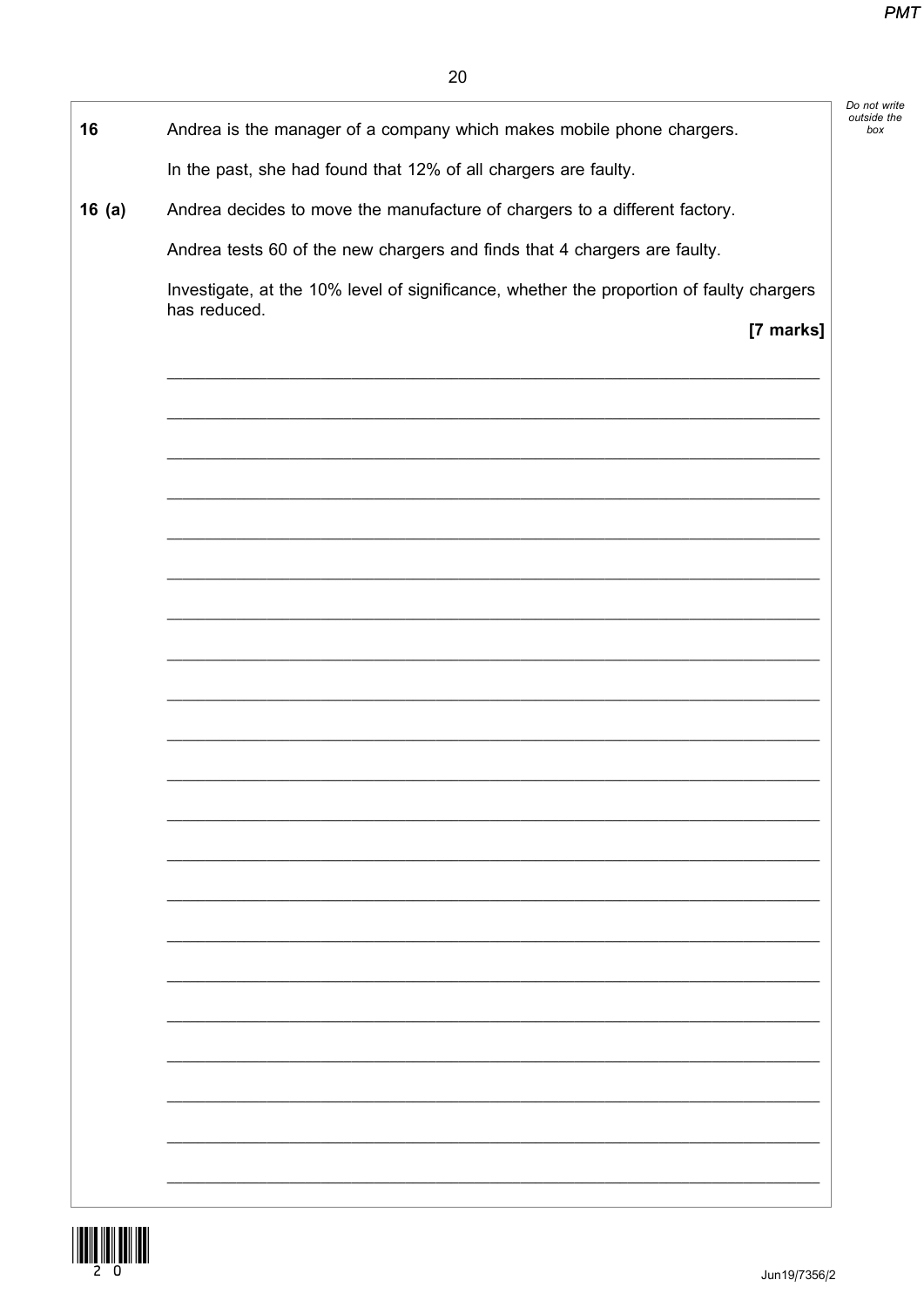| 16(b) | State, in context, two assumptions that are necessary for the distribution that you<br>have used in part (a) to be valid.<br>[2 marks] | Do not write<br>outside the<br>box |
|-------|----------------------------------------------------------------------------------------------------------------------------------------|------------------------------------|
|       | <b>END OF QUESTIONS</b>                                                                                                                |                                    |
|       |                                                                                                                                        |                                    |
|       |                                                                                                                                        |                                    |



 $\mathsf{I}$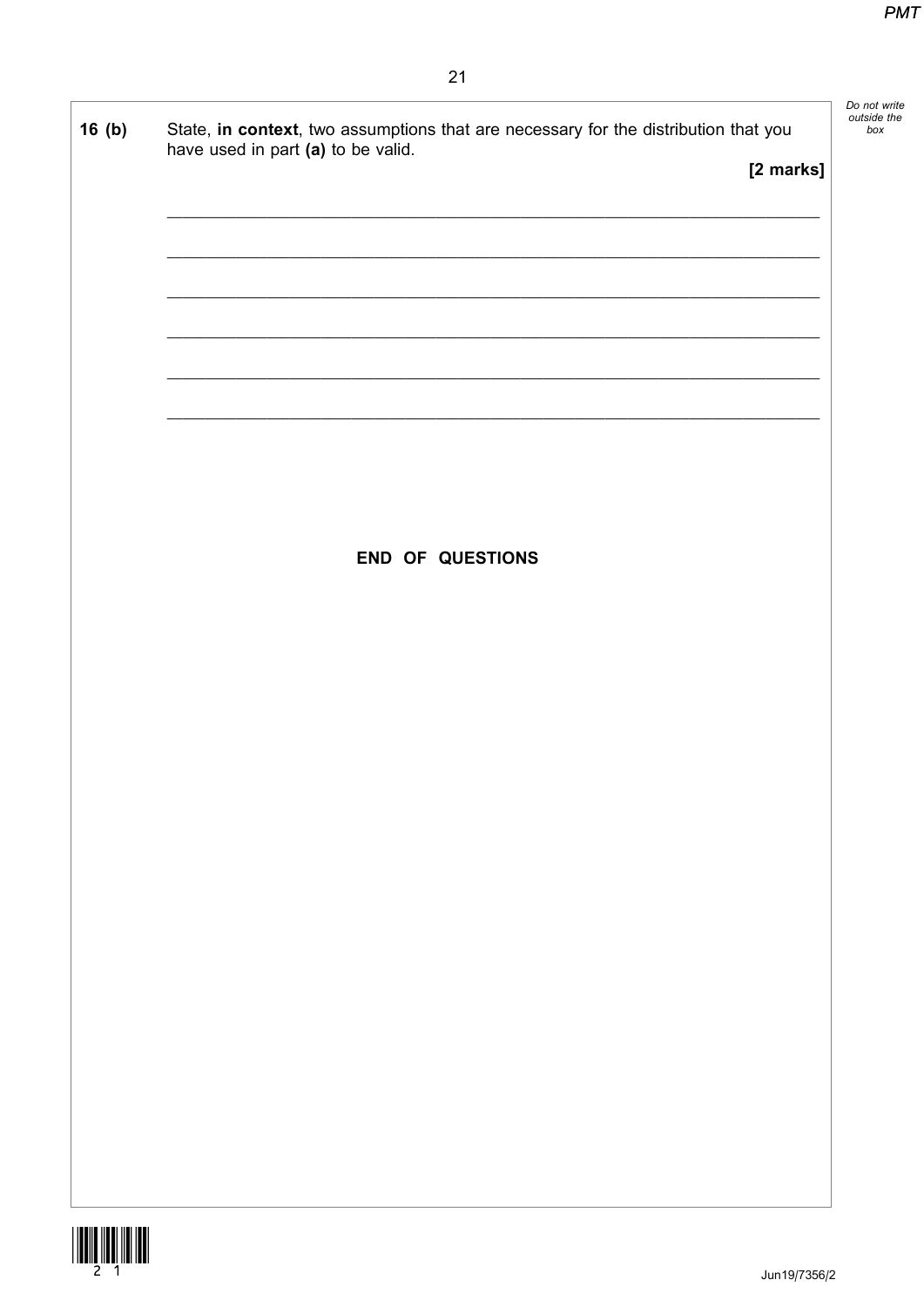



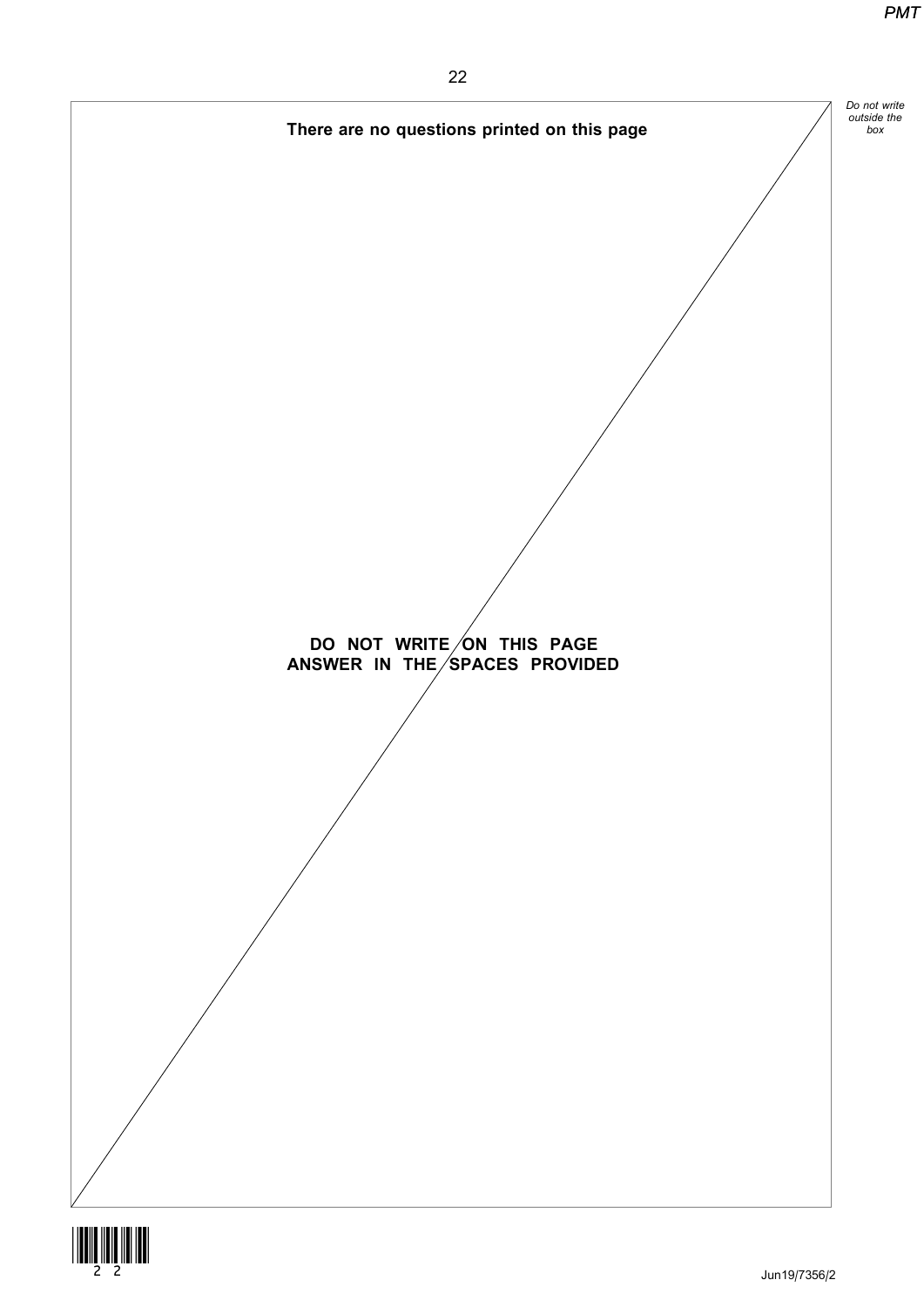